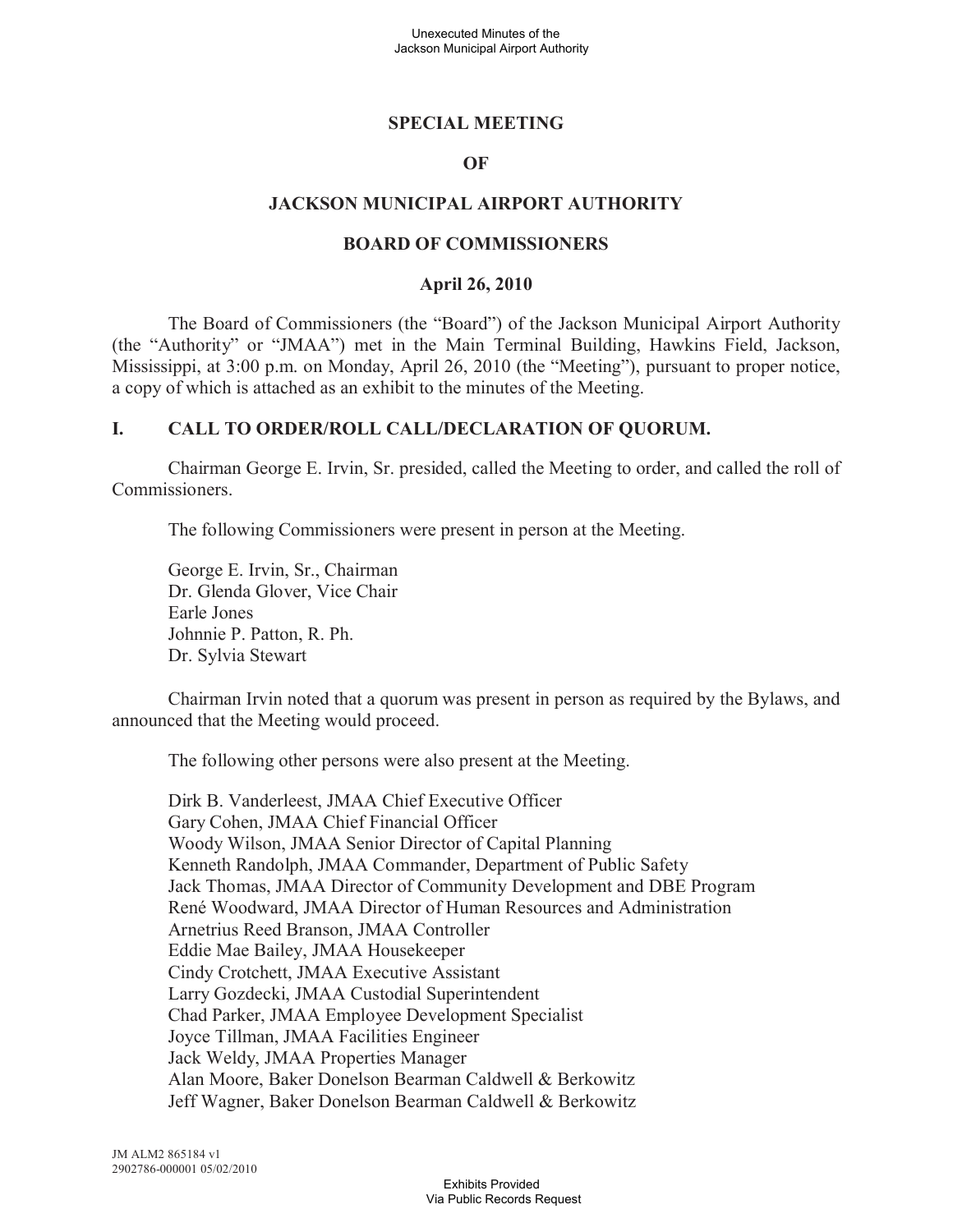Chuck Lott, Neel-Schaffer, Inc. Betty Mallett

## **II. APPROVAL AND EXECUTION OF MINUTES.**

- **A. Regular Work Session, March 18, 2010.**
- **B. Executive Session of the Work Session, March 18, 2010.**
- **C. Regular Monthly Meeting, March 22, 2010.**

## **D. Executive Session of the Regular Monthly Meeting, March 22, 2010.**

Before the Board considered approval of the minutes of the above meetings, Mr. Moore submitted to the Board a draft of minutes of the Regular Monthly Work Session of the Board on April 22, 2010. Mr. Moore asked the Board to review and consider approval and execution of those minutes at this time, together with the minutes listed above.

After discussion, upon motion duly made by Commissioner Glover, seconded by Commissioner Stewart, and unanimously approved by the affirmative votes of all Commissioners present, the minutes of (i) the Open Session and Executive Session of the Work Session on March 18, 2010, (ii) the Open Session and Executive Session of the Regular Monthly Meeting on March 22, 2010, and (iii) the Regular Work Session on April 22, 2010, were approved as presented and directed to be filed in the appropriate minute book and records of the Authority.

## **III. PUBLIC COMMENTS.**

None.

## **IV. REPORTS.**

## **A. Chief Executive Officer.**

Before discussing the matters routinely discussed at monthly Board meetings, Mr. Vanderleest discussed the following issues with the Board.

## FAA Reauthorization Bill.

Mr. Vanderleest said the FAA Reauthorization Bill, which authorizes the FAA Airport Improvement Program grants, was in Conference Committee and probably would not be passed and signed by the President until late summer 2010, if then.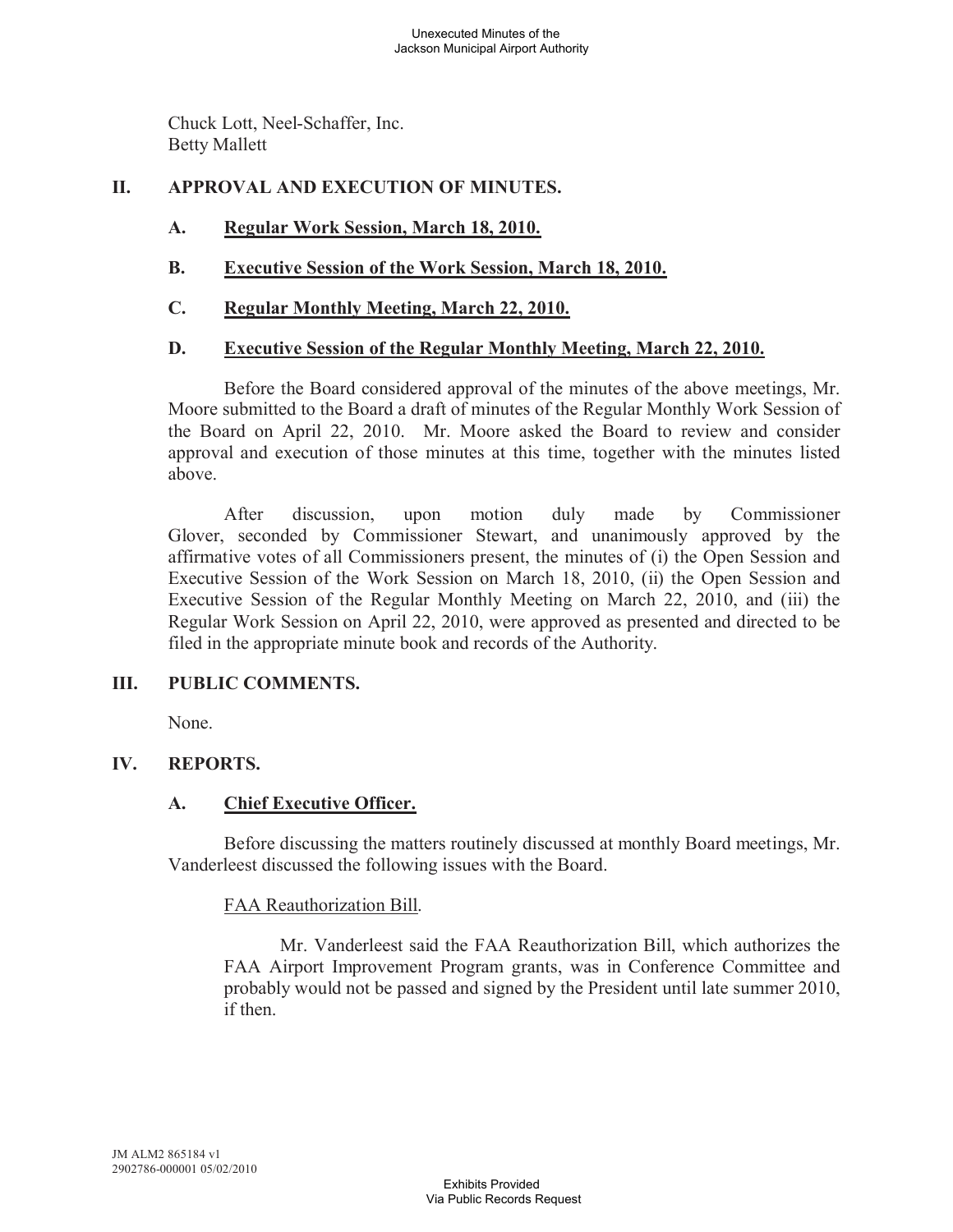### HNA Group.

Mr. Vanderleest advised the Board that he had received an email thanking JMAA for its hospitality during the recent visit to Jackson by representatives of the HNA Group. Mr. Vanderleest said he had provided the HNA Group and Kamsky Associates, Inc. ("Kamsky") with additional information requested by the HNA Group during the visit, and hoped to have a response within thirty (30) days as to the status of the HNA Group's interest in Jackson-Evers International Airport ("JEIA"). During discussion, Chairman Irvin asked Mr. Vanderleest for a budget and work projection from Kamsky regarding the HNA project, and Mr. Vanderleest said he would provide that.

### East Metro Corridor.

Mr. Vanderleest said the FAA Airport District Office had advised JMAA that the FAA had approved the release of right-of-way across JEIA for the East Metro Corridor Road, and written confirmation should be received shortly. Mr. Vanderleest said that he expected construction of that segment of the Road, which will run north/south on the east side of JEIA, to begin in June 2010.

### Ratings Agency Review.

Mr. Vanderleest advised the Board that the rating agencies were conducting a routine review of JMAA's financial condition, which should be complete by mid-May 2010.

## Hawkins Field South Terminal Building.

Mr. Vanderleest said that the application for a grant from the U.S. Department of Interior, Save America's Treasure's Program, was being finalized and would be submitted shortly.

## Chamblee Leases.

Mr. Vanderleest said that Mr. Wagner and he had discussed the lease issues raised by the Board with Mr. Chamblee and his attorney, and that Mr. Chamblee was comfortable moving forward on the terms desired by the Board. Mr. Wagner said that new leases would be drafted as discussed with the Board, including a requirement for Board approval of a site plan for development. Upon such Board approval, the term of the lease would be extended for fifty (50) years.

- 1. Airport Project Manager Summary, Period Ending March 31, 2010.
- 2. Airport Activity Statistics Report, Period Ending March 31, 2010.

Mr. Vanderleest directed the Board's attention to the Airport Project Manager Summary and the Airport Activity Statistics Report as found in the packet distributed to the Board prior to the Meeting (the "Packet"), and discussed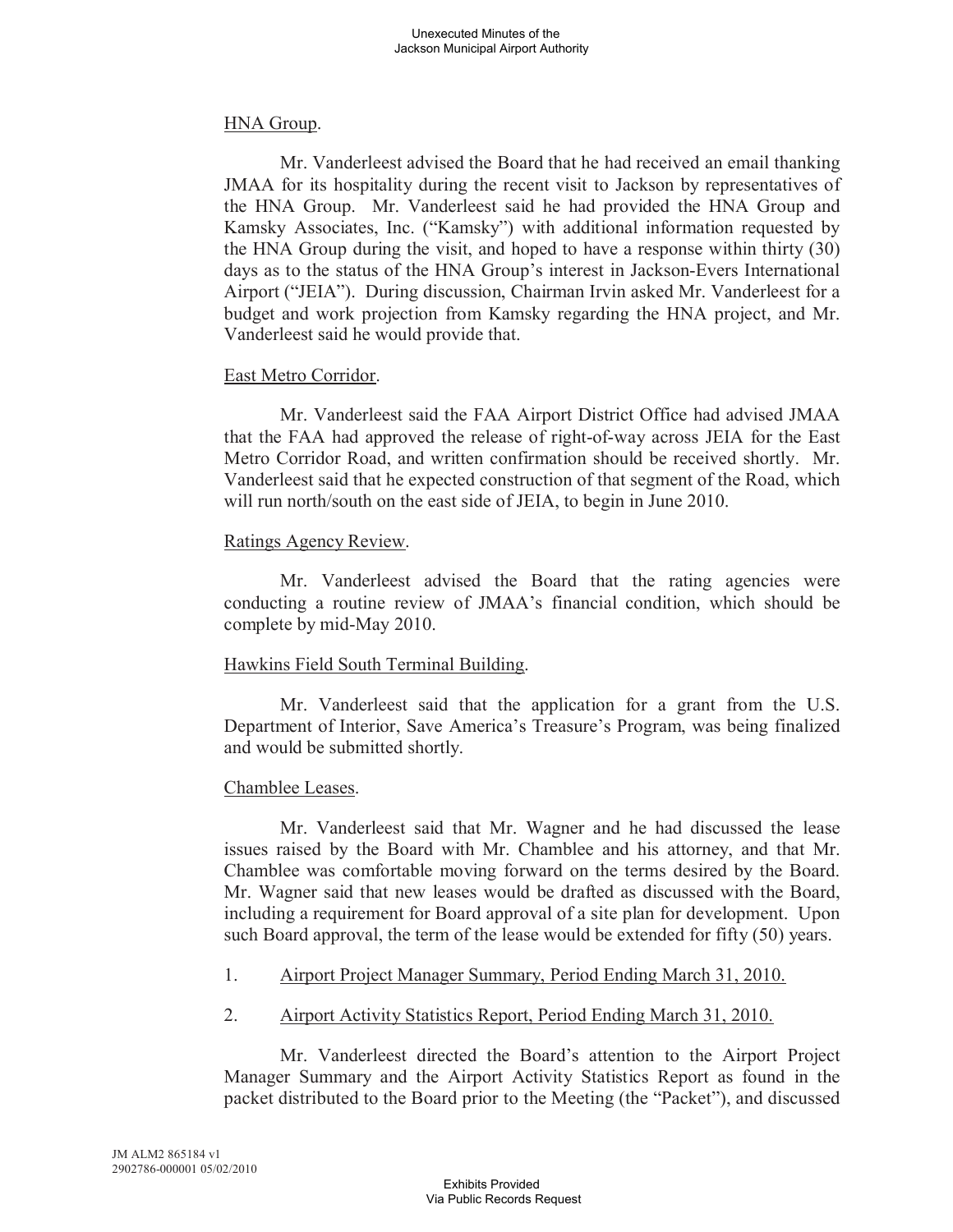these reports with the Board. A copy of the Packet is attached as an exhibit to the minutes of the Meeting.

- 3. Employee Recognitions.
	- a. Employee of the Month, April 2010: Eddie Mae Bailey, Housekeeper, Department of Maintenance.

Mr. Vanderleest recognized and commended Ms. Bailey for being named Employee of the Month for April 2010.

- 4. Professional Development Recognitions.
	- a. Larry Gozdecki, Custodial Superintendent, Department of Maintenance.
		- (1) Certificate of Completion Level One ATSI, Sponsored by AAAE Airport Training & Safety Institute.

Mr. Vanderleest recognized and commended Mr. Gozdecki on completion of Level One ATSI, as sponsored by AAAE Airport Training & Safety Institute.

- b. Joyce Tillman, Facilities Engineer, Department of Capital Programming.
	- (1) Certificate of Completion Level One ATSI, Sponsored by AAAE Airport Training & Safety Institute.

Mr. Vanderleest recognized and commended Ms. Tillman on completion of Level One ATSI, as sponsored by AAAE Airport Training & Safety Institute.

- c. Chad Parker, Employee Development Specialist, Department of Human Resources and Administration.
	- (1) Certificate of Completion for Human Resources Certification Program, Sponsored by the Mississippi State Personnel Board.

Mr. Vanderleest recognized and commended Mr. Parker on completion of the Human Resources Certification Program, as sponsored by the Mississippi State Personnel Board.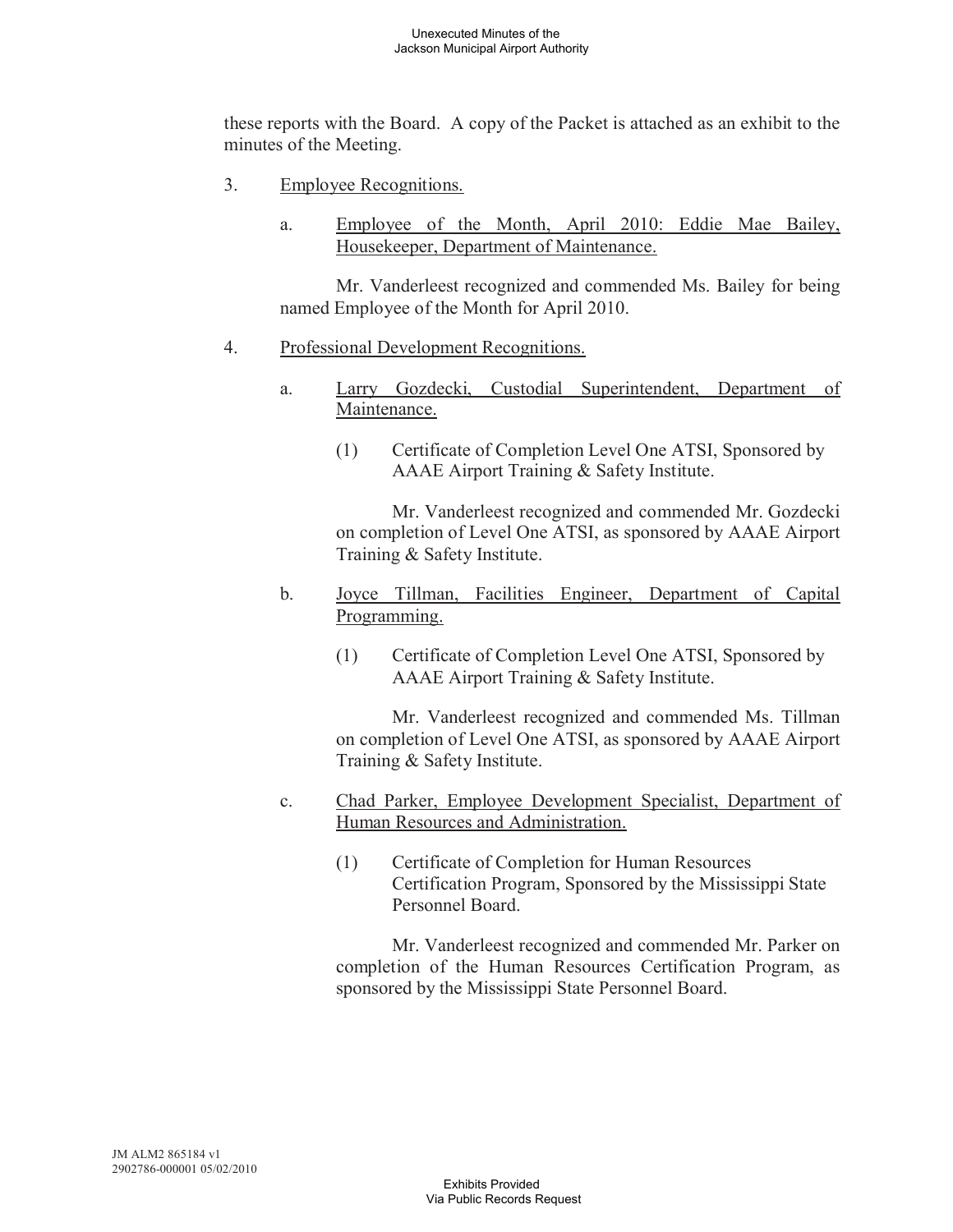- 5. Professional Recognitions.
	- a. Jackson Municipal Airport Authority: 2010 Best Places to Work in Mississippi, Mississippi Business Journal.

Mr. Vanderleest informed the Board that the Authority had been named one of the 2010 Best Places to Work in Mississippi by the *Mississippi Business Journal*.

b. René Woodward: Mississippi's 50 Leading Business Women, Mississippi Business Journal.

Mr. Vanderleest informed the Board that Ms. Woodward had been named one of Mississippi's 50 Leading Business Women by the *Mississippi Business Journal*.

c. Jackson Advocate Woman of the Year Award.

Mr. Vanderleest recognized and commended Commissioner Patton on her selection as Woman of the Year by the *Jackson Advocate*.

### **B. Attorney.**

Mr. Moore distributed to each Commissioner a copy of an article which had appeared in *The Wellspring*, the quarterly publication of the William Winter Institute for Racial Reconciliation at the University of Mississippi. The article discussed the dedication of the Medgar Wiley Evers Pavilion at JEIA on June 5, 2009. A copy of the article is attached as an exhibit to the minutes of the Meeting.

## **V. ACTION ITEMS.**

## **A. Financial Matters.**

- 1. Financial Reports for March 2010.
	- a. Balance Sheet: Accept.
	- b. Income Statement: Accept.
	- c. Salient Statistics, Second Quarter Year to Date, FY 2010 vs. FY 2009.
	- d. FY 2010 Year to Date, March 31, 2010, Variance Analysis to Budget.
	- e. Claims Docket for March 2010: Approve.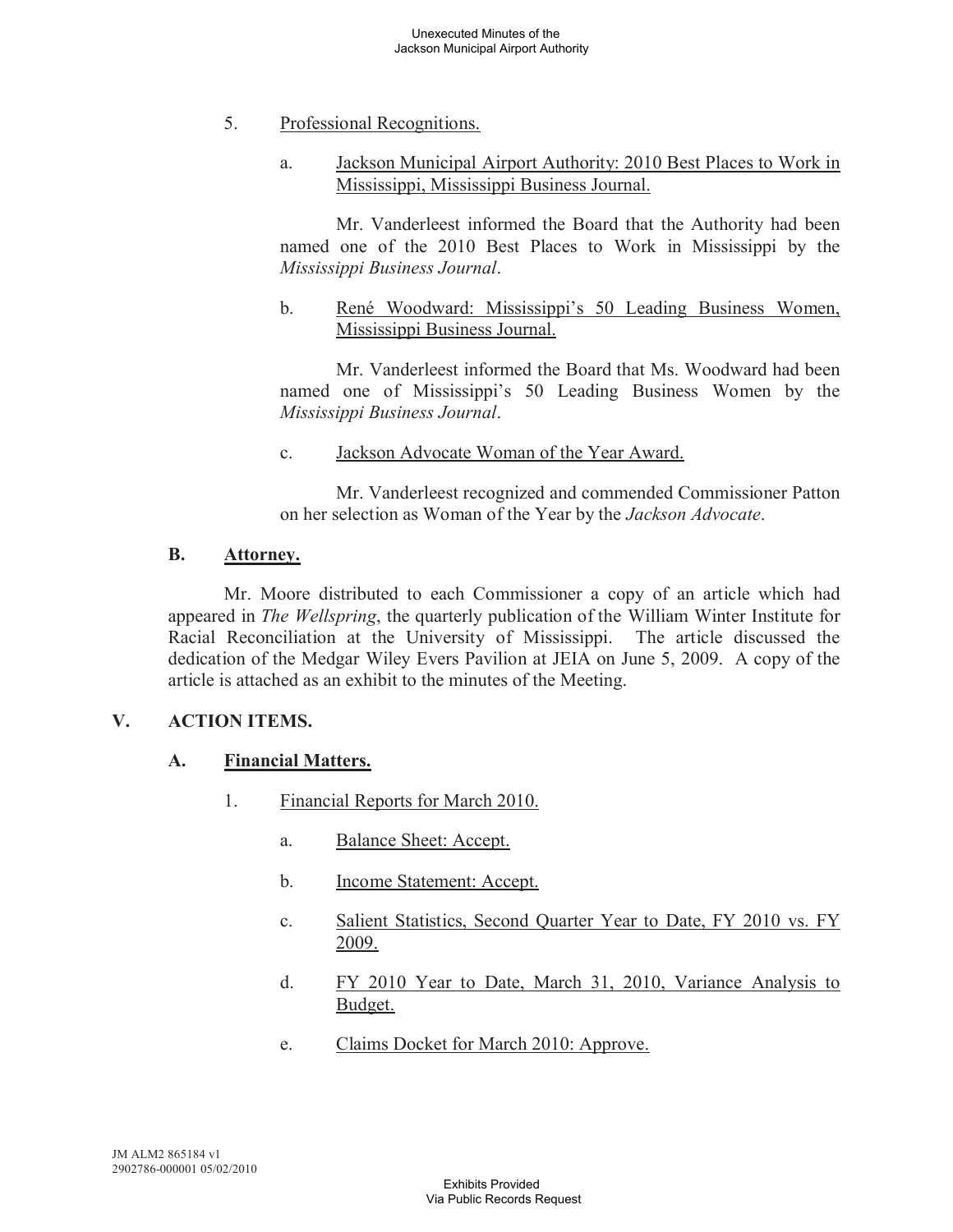Mr. Vanderleest directed the Board's attention to the above financial reports for March 2010 and the Claims Docket for March 2010, all of which were included in the Packet.

After discussion, upon motion duly made by Commissioner Jones, seconded by Commissioner Glover, and unanimously approved by the affirmative votes of all Commissioners present, the Board adopted the following resolution.

# **RESOLUTION ACCEPTING FINANCIAL REPORTS FOR MARCH 2010 AND APPROVING AND AUTHORIZING PAYMENT OF CLAIMS DOCKET FOR MARCH 2010**

**WHEREAS**, the Board of Commissioners (the "Board") of the Jackson Municipal Airport Authority (the "Authority") has reviewed and considered (i) a Balance Sheet as of March 31, 2010; (ii) an Income Statement as of March 31, 2010; (iii) Salient Statistics, Second Quarter Year to Date, FY2010 vs. FY2009; and (iv) a FY2010 Year to Date, March 31, 2010, Variance Analysis to Budget (collectively, the "Financial Reports"), and the Claims Docket of the Authority for the month of March 2010 (the "Claims"), both the Financial Reports and the Claims being (x) included in the packet distributed to the Board prior to the April 26, 2010, Special Meeting of the Board, and (y) incorporated herein by reference;

**NOW, THEREFORE, BE IT RESOLVED**, the Board hereby (i) accepts the Financial Reports and (ii) approves and authorizes payment of the Claims in the total amount of \$1,837,568.39.

## **B. Service Agreements.**

1. JMAA Project No. 014-10, Request for Proposals for Management Services of Designated Parking Areas, JEIA: Authorize Request for Proposals.

Mr. Vanderleest directed the Board's attention to the Memorandum dated April 9, 2010, in the Packet, which described this matter, and discussed this matter with the Board.

After discussion, upon motion duly made by Commissioner Jones, seconded by Commissioner Stewart, and unanimously approved by the affirmative votes of all Commissioners present, the Board adopted the following resolution.

# **RESOLUTION APPROVING AND AUTHORIZING REQUEST FOR PROPOSALS FOR MANAGEMENT SERVICES FOR DESIGNATED PARKING AREAS, JACKSON-EVERS INTERNATIONAL AIRPORT**

**WHEREAS**, the staff of the Jackson Municipal Airport Authority (the "Authority") has recommended that the Board of Commissioners (the "Board") of the Authority approve and authorize publication of a request for proposals for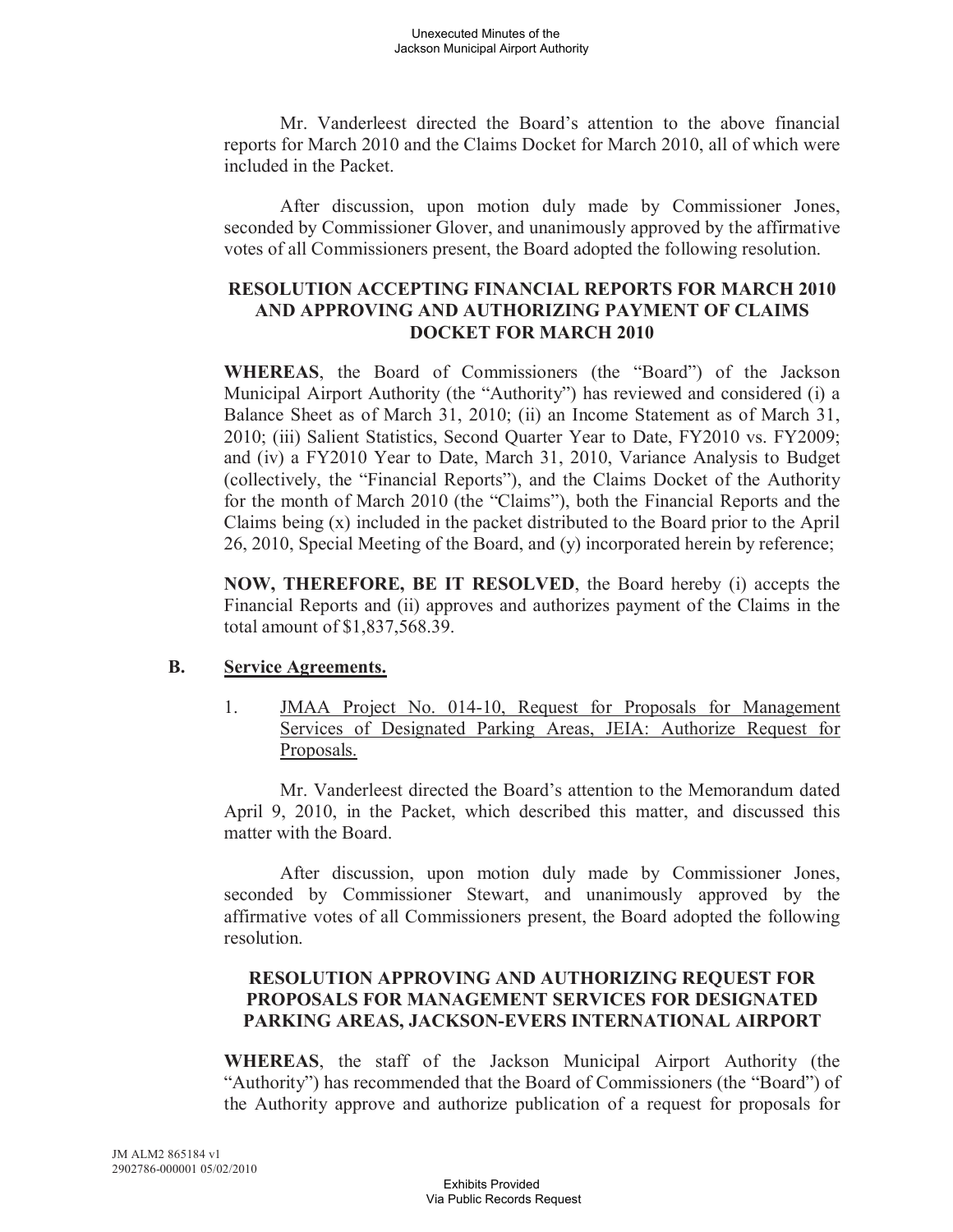management of designated parking areas at Jackson-Evers International Airport (JMAA Project No. 014-10), as more particularly described in that certain memorandum dated April 9, 2010, which was (i) included in the Packet distributed to the Board prior to the April 26, 2010, Special Meeting of the Board, and (ii) incorporated herein by reference (the "Memorandum"); and

**WHEREAS**, the Board has reviewed the Memorandum and considered the recommendation therein by the staff of the Authority;

**NOW, THEREFORE, BE IT RESOLVED**, the Board hereby determines that it would be in the best interests of and in furtherance of the duties and responsibilities of the Authority to, and the Board hereby does, approve and authorize publication of a request for proposals for management of designated parking areas at Jackson-Evers International Airport (JMAA Project No. 014-10), all as more particularly described in the Memorandum, relating to this matter.

## 2. JMAA Project No. 031-06, Disparity Study, JMAA: Authorize Agreement.

Mr. Vanderleest directed the Board's attention to the memorandum dated April 16, 2010, in the Packet, which described this matter, and discussed this matter with the Board.

During discussion, Mr. Vanderleest said that local Disadvantaged Business Enterprise ("DBE") participation would be 8% and that total DBE participation in the project would be at least 15%, perhaps more.

After discussion, upon motion duly made by Commissioner Stewart, seconded by Commissioner Glover, and unanimously approved by the affirmative votes of all Commissioners present, the Board adopted the following resolution.

## **RESOLUTION APPROVING AND AUTHORIZING NEGOTIATION AND EXECUTION OF AN AGREEMENT WITH NATIONAL ECONOMICS RESEARCH ASSOCIATES, INC. FOR A DISPARITY STUDY**

**WHEREAS**, the staff of the Jackson Municipal Airport Authority (the "Authority") has recommended that the Board of Commissioners of the Authority (the "Board") approve and authorize negotiation and execution of an agreement with National Economics Research Associates, Inc. ("NERA") for preparation of a Disparity Study in connection with the Authority's contracting practices and opportunities (the "Services"), all as more particularly described in that certain memorandum dated April 16, 2010, which was (i) included in the packet distributed to the Board prior to the April 26, 2010, Special Meeting of the Board, and (ii) incorporated herein by reference (the "Memorandum"); and

**WHEREAS**, the Board has reviewed the Memorandum and considered the recommendation therein by the staff of the Authority;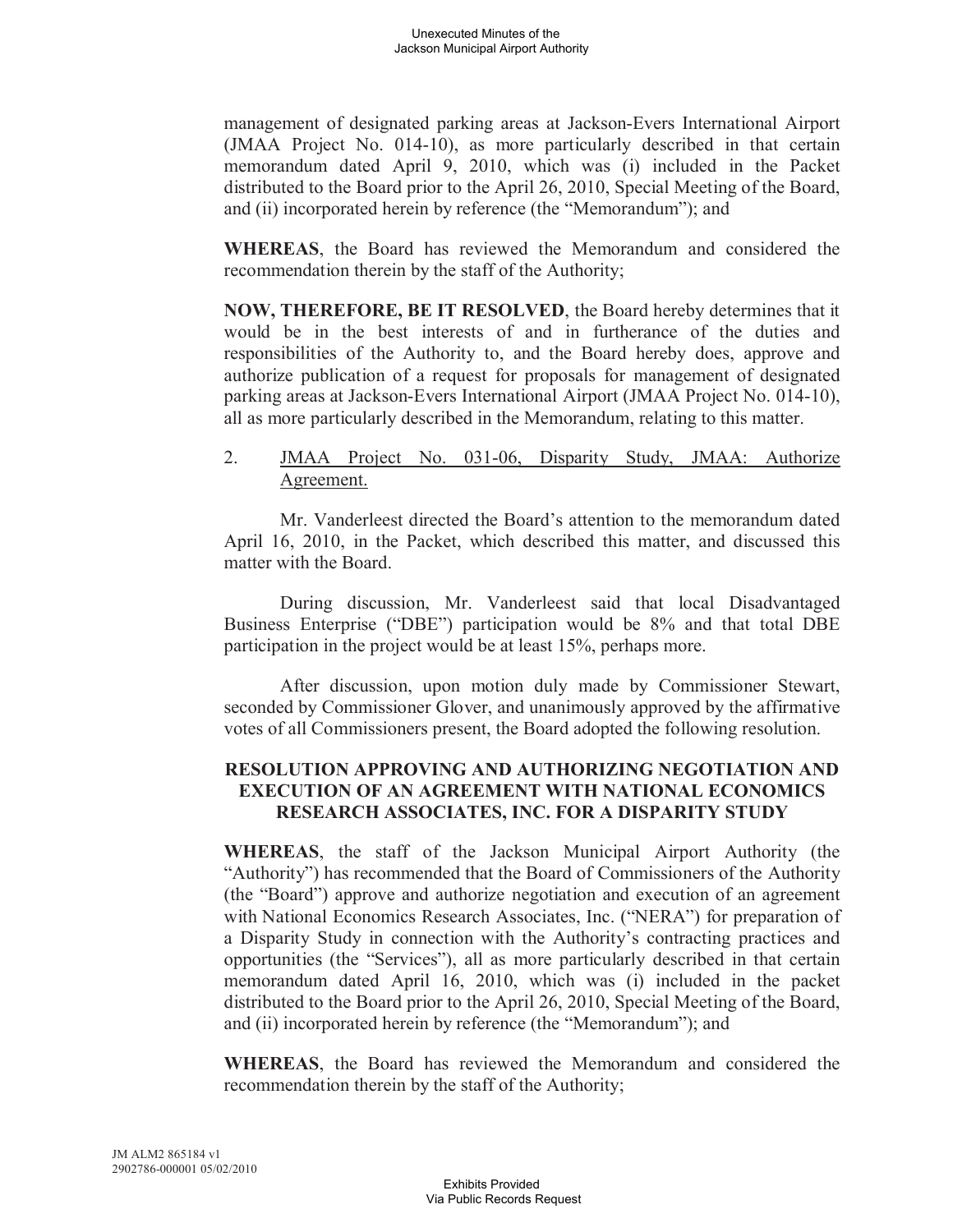**NOW, THEREFORE, BE IT RESOLVED**, the Board hereby determines that it would be in the best interests of and in furtherance of the duties and responsibilities of the Authority to, and the Board hereby does, approve and authorize negotiation and execution of an agreement with NERA for the Services (the "NERA Agreement"), said NERA Agreement to be in such form and to contain such terms and conditions consistent with the Memorandum, as may be deemed appropriate by the Chief Executive Officer of the Authority, as evidenced by his execution thereof.

### **C. Construction Projects.**

No action or discussion took place at the Meeting regarding construction projects.

## **D. Procurements.**

No action or discussion took place at the Meeting regarding procurements.

### **E. Grants.**

No action or discussion took place at the Meeting regarding grants.

### **F. Other Matters.**

1. State of Mississippi, DFA – Office of Air Transport Services, Ground Lease, JEIA: Approve Amendment.

Mr. Vanderleest directed the Board's attention to the memorandum dated March 25, 2010, in the Packet, which described this matter, and discussed this matter with the Board.

After discussion, upon motion duly made by Commissioner Stewart, seconded by Commissioner Glover, and unanimously approved by the affirmative votes of all Commissioners present, the Board adopted the following resolution.

## **RESOLUTION AUTHORIZING LEASE OF LAND AT JACKSON-EVERS INTERNATIONAL AIRPORT TO THE STATE OF MISSISSIPPI DEPARTMENT OF FINANCE AND ADMINISTRATION – OFFICE OF AIR TRANSPORT SERVICES**

**WHEREAS,** the Jackson Municipal Airport Authority (the "Authority") currently leases approximately 12,500 square feet of land along the west side of South Hangar Drive (the "Premises") at Jackson-Evers International Airport ("JEIA") to the State of Mississippi Department of Finance and Administration – Office of Air Transport Services (the "State") at a rental rate of \$.25 per square foot, which is the Authority's standard ground lease rate at JEIA; and

**WHEREAS,** the State has requested, and the staff of the Authority has recommended, that the Board of Commissioners of the Authority (the "Board")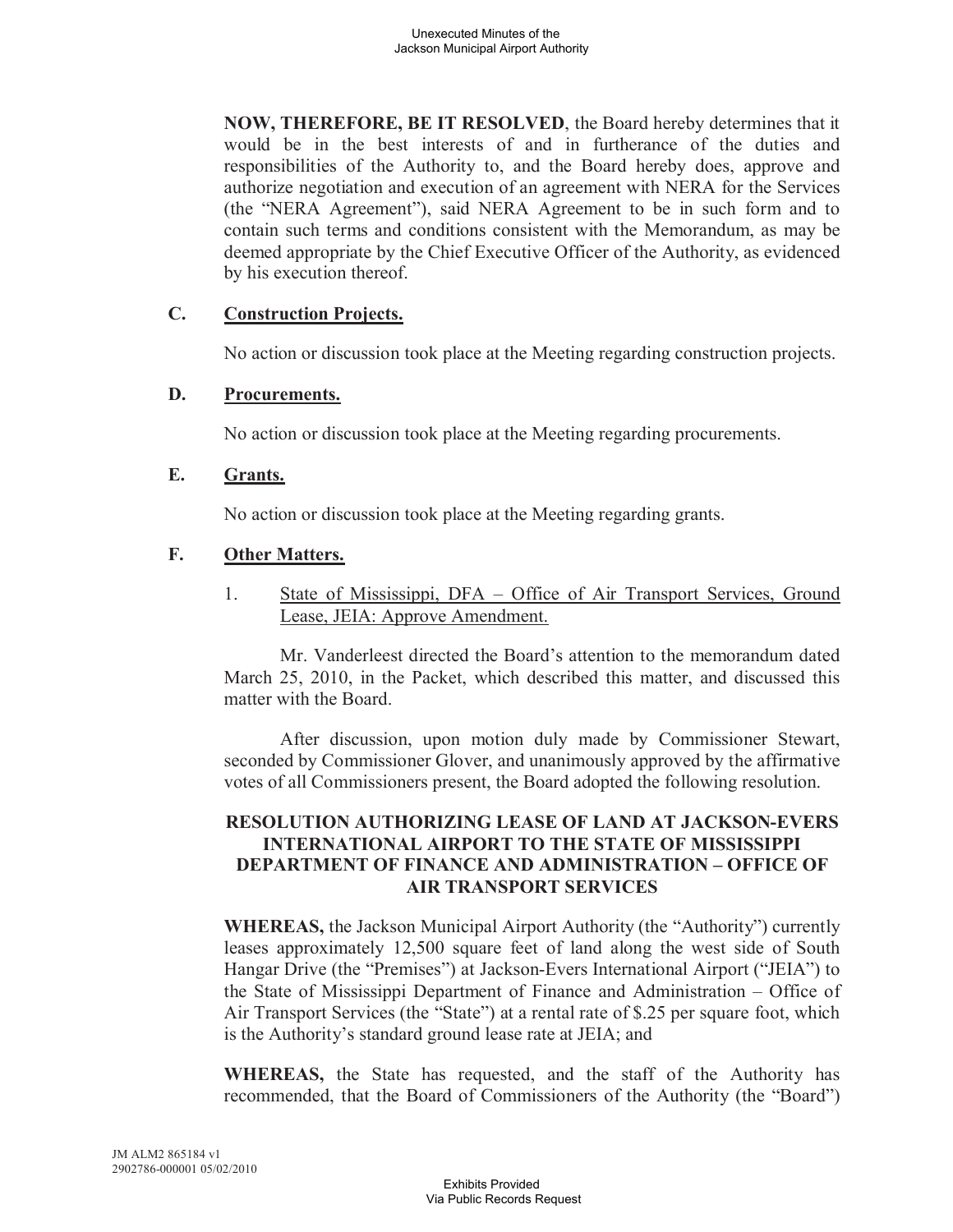approve an extension of the current lease term for the Premises for an additional one year, effective July 1, 2010, at the same rental and subject to the same terms currently in effect (the "DFA Lease"), all as set forth in that certain memorandum dated March 25, 2010, (i) included in the packet distributed to the Board prior to the April 26, 2010, Special Meeting of the Board, and (ii) incorporated herein by reference (the "Memorandum"); and

**WHEREAS,** the Board has reviewed the Memorandum and considered the recommendation set forth therein by the staff of the Authority;

**NOW, THEREFORE, BE IT RESOLVED,** the Board hereby determines that it would be in the best interests of and in furtherance of the duties and responsibilities of the Authority to, and the Board hereby does, approve and authorize negotiation and execution of the DFA Lease, said DFA Lease to be in such form and to contain such terms and conditions consistent with the Memorandum and herein as may be deemed appropriate by the Chief Executive Officer of the Authority, as evidenced by his execution thereof.

2. CenterPoint Energy, Utility Agreement in Connection with the East Metro Corridor, JEIA: Authorize Agreement.

Mr. Vanderleest directed the Board's attention to the memorandum dated April 20, 2010, in the Packet, which described this matter, and discussed this matter with the Board.

After discussion, upon motion duly made by Commissioner Stewart, seconded by Commissioner Glover, and unanimously approved by the affirmative votes of all Commissioners present, the Board adopted the following resolution.

## **RESOLUTION APPROVING AND AUTHORIZING RELOCATION OF RIGHT OF WAY EASEMENT FOR CENTERPOINT ENERGY AT JACKSON-EVERS INTERNATIONAL AIRPORT**

**WHEREAS**, CenterPoint Energy ("CenterPoint") currently has certain gas lines (the "Lines") located near Cooper/El Dorado Road that must be relocated as part of the construction of the East Metro Corridor Road (the "Road") on the east side of Jackson-Evers International Airport ("JEIA"); and

**WHEREAS**, CenterPoint has requested that it be allowed to place the Lines underground in the right of way for that portion of the Road to be located on JEIA (the "Right of Way"); and

**WHEREAS**, the staff of the Jackson Municipal Airport Authority (the "Authority") has recommended that the Board of Commissioners (the "Board") of the Authority approve and authorize relocation of the Lines within the Right of Way, all as more particularly described in that certain memorandum dated April 20, 2010, and the attachments thereto, as (i) included in the packet distributed to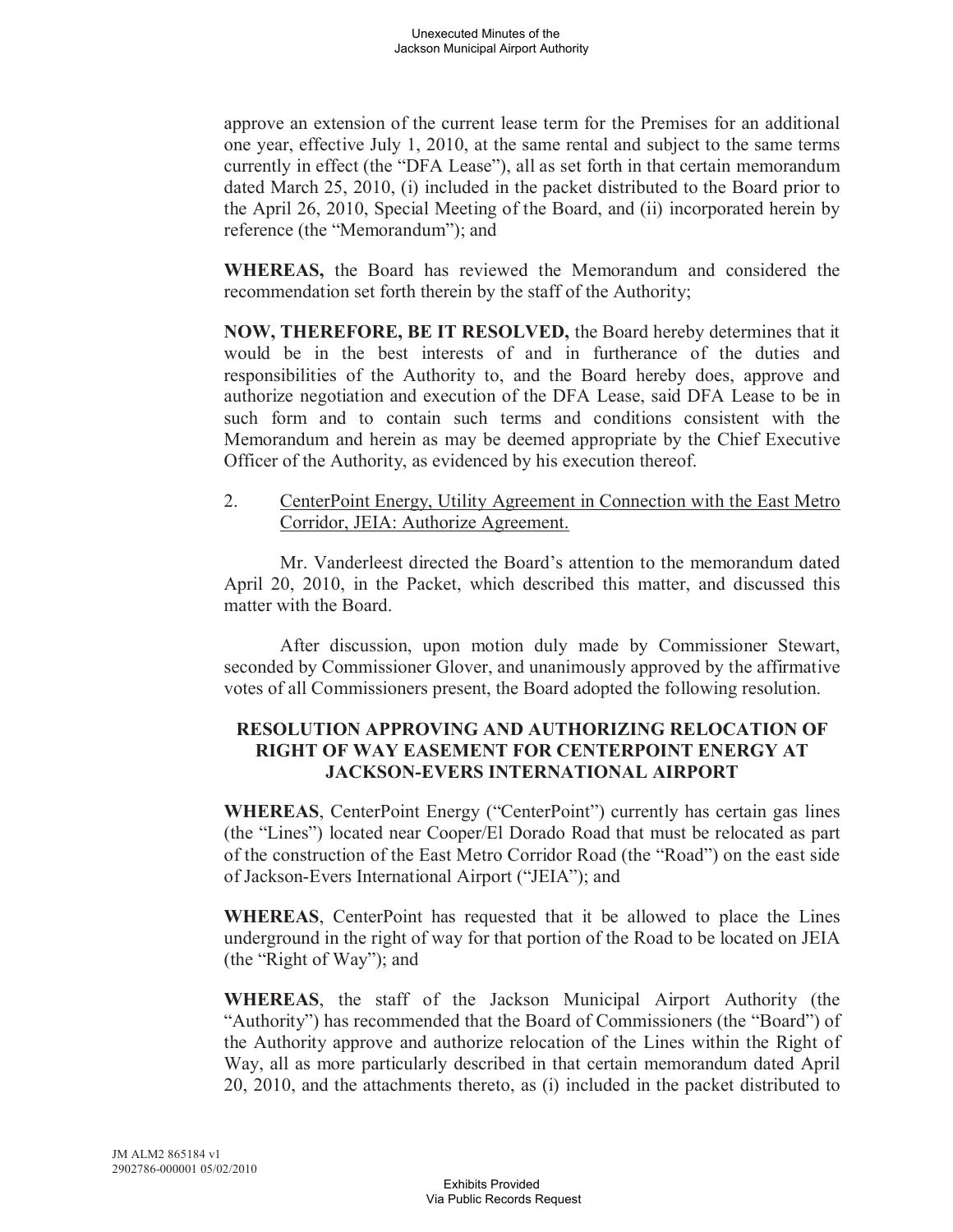the Board prior to the April 26, 2010, Special Meeting of the Board and (ii) incorporated herein by reference (the "Memorandum"); and

**WHEREAS**, the Board has reviewed and considered the Memorandum and the recommendation therein by the staff of the Authority;

**NOW, THEREFORE, BE IT RESOLVED**, the Board hereby determines that it would be in the best interests of and in furtherance of the duties and responsibilities of the Authority to, the Board hereby does: (i) grant unto CenterPoint an easement to relocate the Lines in the Right of Way as more particularly shown in the Memorandum; and (ii) authorize and direct the staff of the Authority to prepare and the CEO of the Authority to execute such documents and take such other actions as may be necessary and appropriate to accomplish said relocation of the Lines in the Right of Way.

3. Denbury Onshore, LLC, JEIA: Authorize Permit to Allow Exploration for Carbon Dioxide.

Mr. Vanderleest directed the Board's attention to the memorandum dated April 20, 2010, in the Packet, which described this matter, and discussed this matter with the Board.

After discussion, upon motion duly made by Commissioner Stewart, seconded by Commissioner Glover, and unanimously approved by the affirmative votes of all Commissioners present, the Board adopted the following resolution.

## **RESOLUTION APPROVING AND AUTHORIZING NEGOTIATION AND EXECUTION OF AGREEMENT WITH DENBURY ONSHORE, LLC TO PERFORM GEOPHYSICAL SURVEY AT JACKSON-EVERS INTERNATIONAL AIRPORT**

**WHEREAS**, the staff of the Jackson Municipal Airport Authority (the "Authority") has advised the Board of Commissioners (the "Board") of the Authority that Denbury Onshore, LLC ("Denbury") has requested authority to perform a geophysical survey of approximately 2,600 acres of land at Jackson-Evers International Airport ("JEIA") to identify the likely presence of commercially exploitable levels of carbon dioxide (the "Survey"); and

**WHEREAS**, the staff has recommended that the Board approve and authorize negotiation and execution of an agreement with Denbury to perform the Survey for a fee of \$5.00 per acre (the "Denbury Agreement"), as more particularly described in that certain memorandum dated April 20, 2010, (i) included in the packet distributed to the Board prior to the April 26, 2010, Special Meeting of the Board, and (ii) incorporated herein by reference (the "Memorandum"); and

**WHEREAS**, the Board has reviewed and considered the Memorandum and the recommendation therein by the staff of the Authority;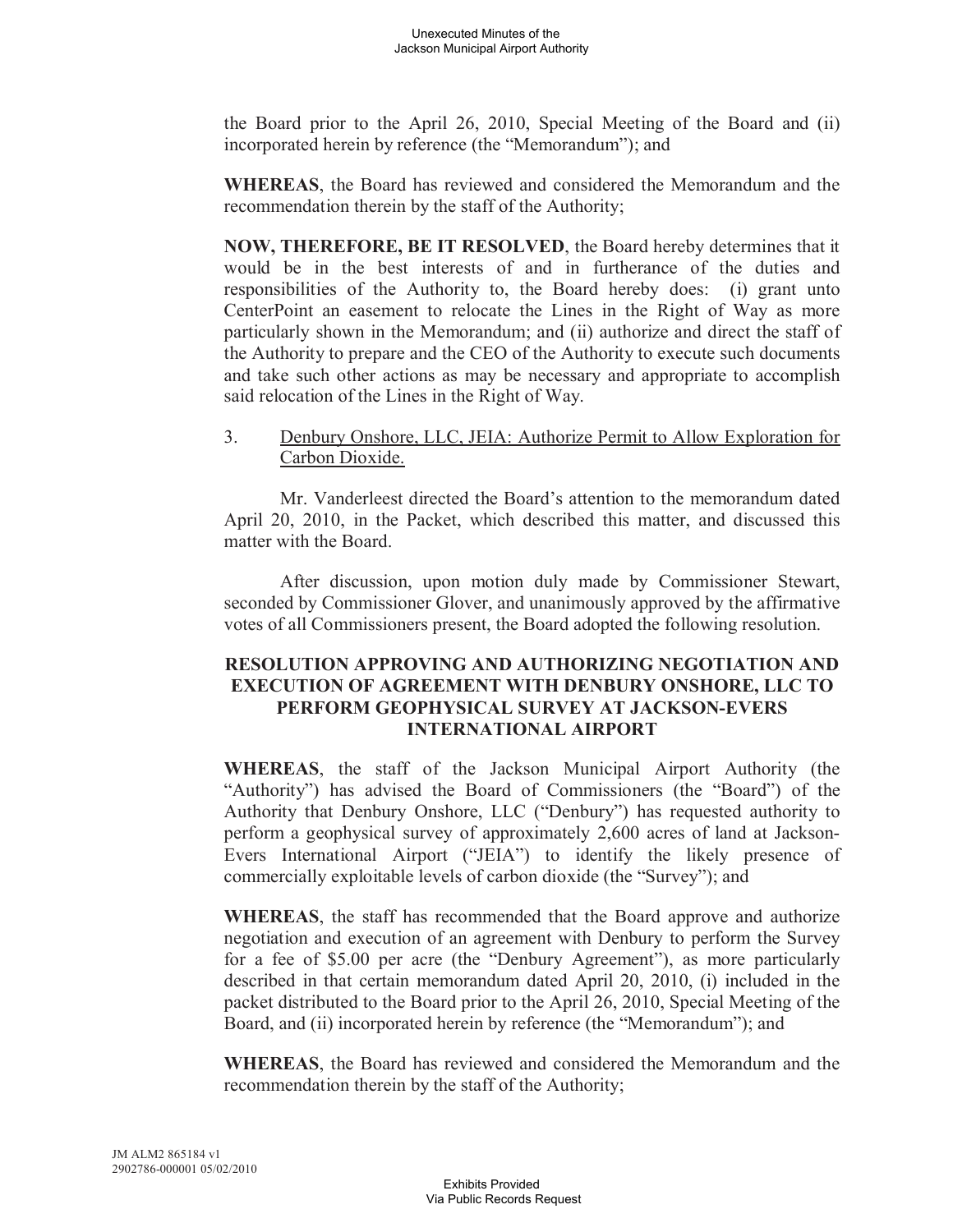**NOW, THEREFORE, BE IT RESOLVED**, the Board hereby determines that it would be in the best interests of and in furtherance of the duties and responsibilities of the Authority to, the Board hereby does, approve and authorize negotiation and execution of the Denbury Agreement, said Denbury Agreement to be in such form and to contain such terms and conditions consistent with the Memorandum as may be deemed appropriate by the Chief Executive Officer of the Authority, as evidenced by his execution thereof.

## 4. Commissioner Earle Jones, Approval of Expense Reimbursement for December 2009.

Mr. Vanderleest asked the Board to consider authorizing reimbursement for certain travel expenses incurred by Commissioner Jones in connection with attendance at an AMAC conference in December 2009.

During discussion, Mr. Vanderleest said there was nothing unusual about the expenses, other than the request for reimbursement was beyond the time allotted by the Authority's travel reimbursement policy. Commissioner Jones discussed the expenses and explained the extenuating circumstances which prevented him from filing the request earlier.

After discussion, upon motion duly made by Commissioner Stewart, seconded by Commissioner Patton, and unanimously approved by the affirmative votes of all Commissioners present (except for Commissioner Jones, who abstained), the Board adopted the following resolution.

# **RESOLUTION APPROVING AND AUTHORIZING PAYMENT OF CERTAIN TRAVEL EXPENSES**

**WHEREAS**, Commissioner Earle Jones has submitted to the Board of Commissioners (the "Board") of the Jackson Municipal Airport Authority (the "Authority") documentation and verification (the "Expense Documentation) of certain travel expenses incurred by Commissioner Jones on behalf of the Authority (the "Expenses); and

**WHEREAS**, the Board has reviewed and considered the Expense Documentation of the Expenses and the existing Board Travel Policy, which requires that verification of travel expenses incurred by Commissioners be submitted within thirty days of being incurred, or the Board must specifically approve reimbursement, copies of the Expense Documentation and the Board Travel Policy being (i) attached as exhibits to the minutes of the Special Meeting of the Board on April 26, 2010, and (ii) incorporated herein by reference;

**NOW, THEREFORE, BE IT RESOLVED**, the Board hereby determines that the Expenses were incurred by Commissioner Jones in good faith on behalf of the Authority and in furtherance of the duties and responsibilities of the Authority; and hereby determines that it would be in the best interests of and in furtherance of the duties and responsibilities of the Authority to, and the Board hereby does: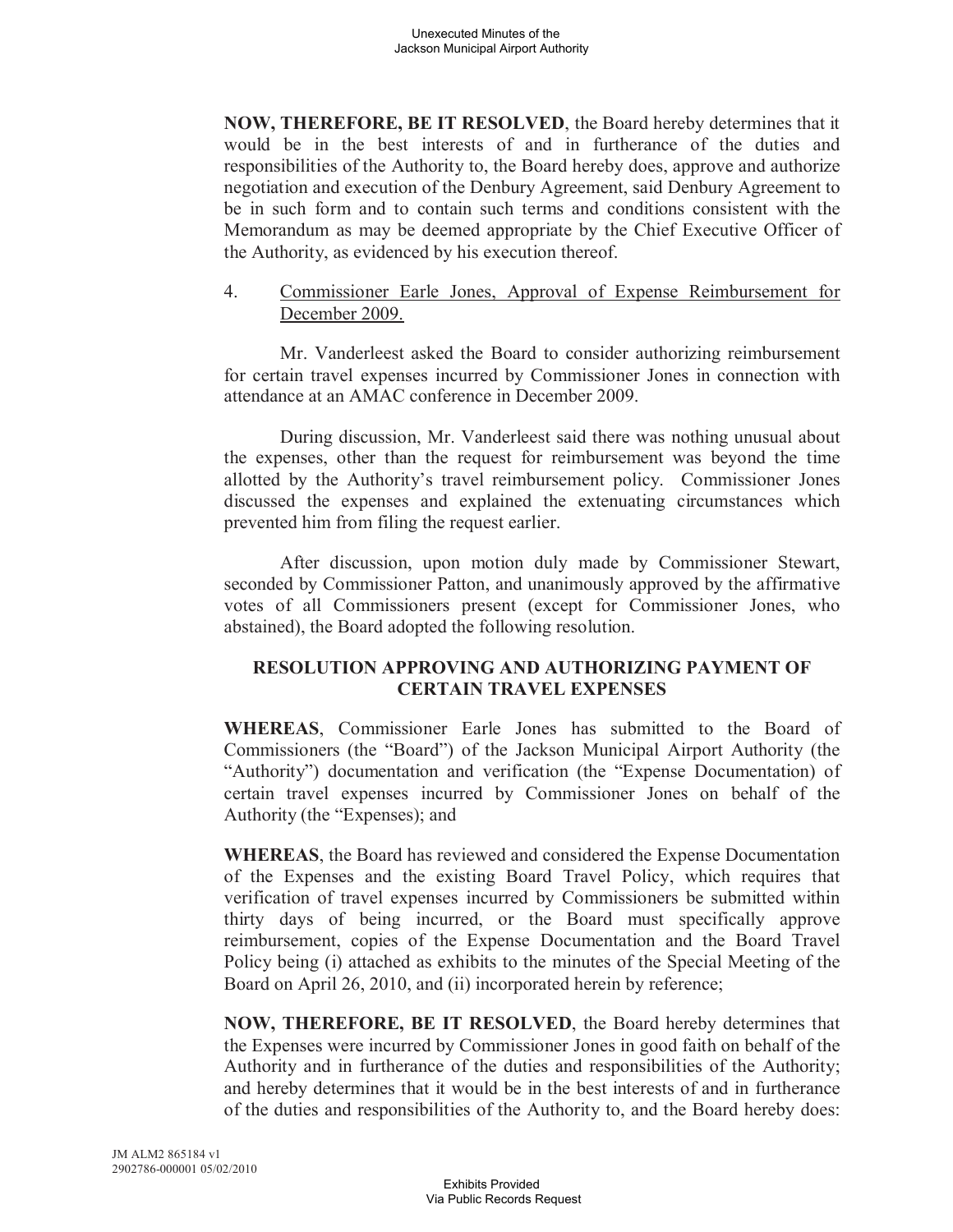(i) waive the applicable provisions of the Board Travel Policy and (ii) approve and authorize reimbursement of the Expenses to Commissioner Jones.

## 5. **JMAA Employee Handbook Review.**

Mr. Vanderleest said that a copy of a draft employee handbook had been distributed to each Commissioner for review and comment. Mr. Vanderleest said that he would like the Board to consider approval and adoption of the employee handbook at the next regular monthly meeting of the Board.

6. East Parallel Runway 16L-34R, Pavement Rehabilitation, Jackson-Evers International Airport, JMAA Project No. 007-09, AIP Project No. 3-28- 0037-042-2009.

Mr. Vanderleest advised the Board that on Thursday, April 22, 2010, the staff received bids for the East Parallel Runway 16L-34R Pavement Rehabilitation project at JEIA (the "Project"). Mr. Vanderleest said that the lowest bid had been submitted by Garrett Construction Co., Inc. ("Garrett") in the amount of \$18,575,757. Mr. Vanderleest said that funding for the Project was to be provided by a discretionary grant from the Federal Aviation Administration ("FAA"). During the pre-application process, FAA had agreed, subject to the availability of discretionary funds at the end of the current fiscal year (June 30, 2010), to grant \$15 million to JMAA for the Project. Mr. Vanderleest said that when he told the FAA Airports District Office in Jackson (the "ADO") the amount of the lowest bid (\$18,575,757), the ADO said it was highly unlikely that FAA would be able to provide any funds beyond \$15 million for the Project, even though the lowest bid was \$18,575,757. Mr. Vanderleest said that the ADO advised him to recommend to the Board (i) that all bids be rejected, (ii) that the Authority work with its professional consultants to redesign the Project in an attempt to lower the estimated cost, and (iii) that the Project be rebid. Mr. Vanderleest said that in order to access the proposed discretionary grant from FAA, the Project would have to be rebid and under contract before the end of the fiscal year on June 30, 2010.

During discussion, Mr. Vanderleest said that the Authority did not have sufficient funds to pay the difference between the bid of \$18,575,757 and the proposed grant of \$15 Million, and for that reason, he recommended following the advice of the ADO to (i) reject all bids, (ii) redesign the Project, and (iii) rebid the Project.

When asked if there were any other issues with the bid submitted by Garrett, Mr. Vanderleest advised the Board that on Friday, April 23, 2010, the Authority had received bid protests from two other bidders for the Project: (i) Dickerson & Bowen and (ii) Superior Asphalt and APAC-MS, a Joint Venture. Both protests alleged that the bid submitted by Garrett was not qualified under Mississippi law and in accordance with the bid documents. Mr. Vanderleest said that the staff would not comment further on the bid protests at this time because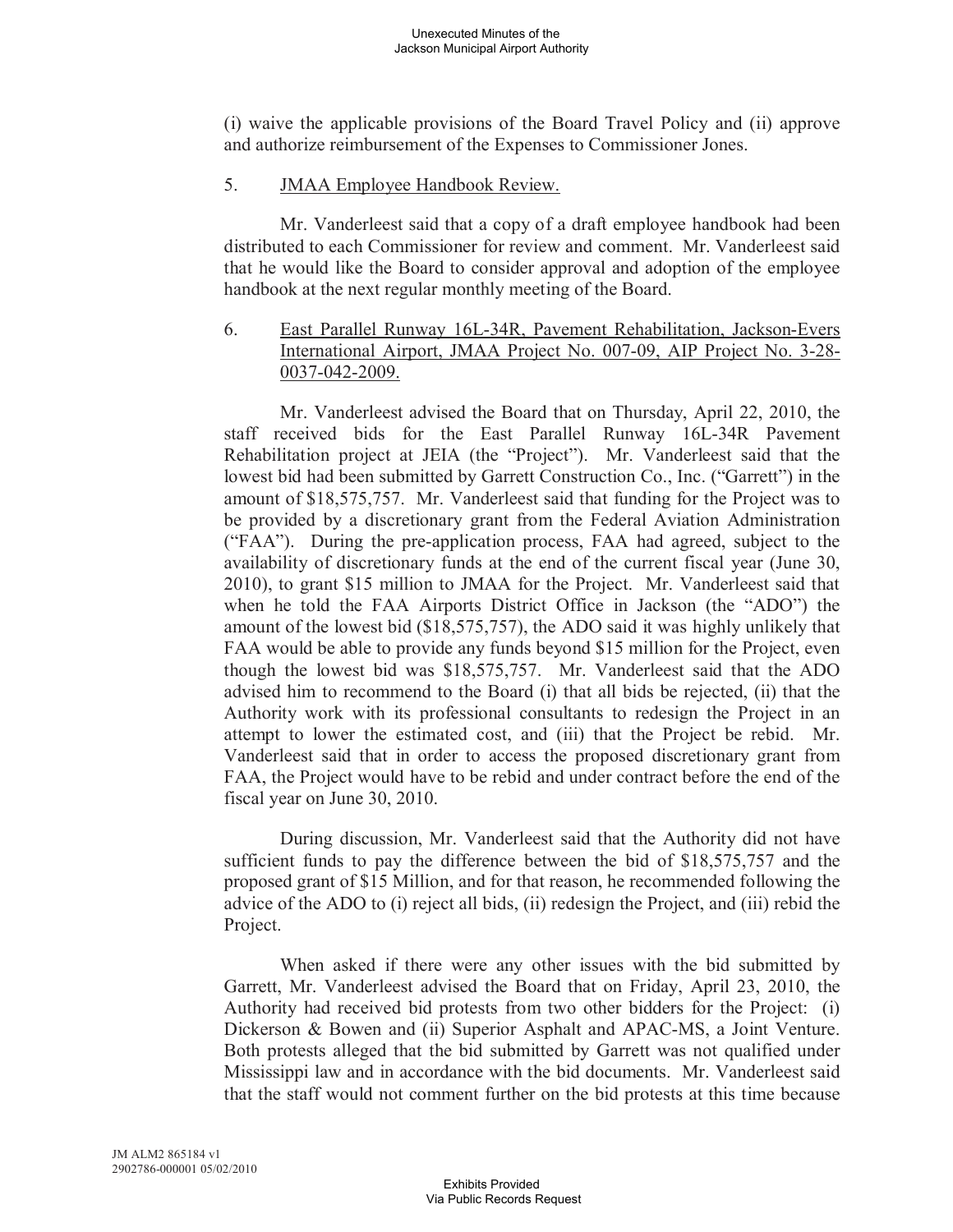they would be moot if the Board agreed with his and FAA's recommendation to (i) reject all bids, (ii) work with the Project consultants to redesign the Project specifications in an effort to lower the cost, and (iii) then rebid the Project.

After discussion, upon motion duly made by Commissioner Jones, seconded by Commissioner Stewart, and unanimously approved by the affirmative votes of all Commissioners present, the Board adopted the following resolution.

## **RESOLUTION REJECTING BIDS FOR EAST PARALLEL RUNWAY 16L-34R PAVEMENT REHABILITATION, JACKSON-EVERS INTERNATIONAL AIRPORT, JMAA PROJECT NO. 007-09, AIP PROJECT NO. 3-28-0037-042-2009**

**WHEREAS**, in accordance with applicable law, the Jackson Municipal Airport Authority (the "Authority") published an advertisement for bids for East Parallel Runway 16L-34R Pavement Rehabilitation, Jackson-Evers International Airport, JMAA Project No. 007-09, AIP Project No. 3-28-0037-042-2009 (the "Project"); and

**WHEREAS**, on April 22, 2010, the Authority received three bids for the Project, with the lowest bid being submitted by Garrett Construction Co., Inc. ("Garrett") in the amount of \$18,575,757; and

**WHEREAS,** prior to publishing an advertisement for bids for the Project, the Authority discussed with the Federal Aviation Administration ("FAA") Airports District Office in Jackson, Mississippi (the "ADO"), the probability of receiving a discretionary grant from FAA for the Project, and the ADO had advised JMAA that a discretionary grant might be available for the Project, depending on the availability of funds at the end of the FAA fiscal year on June 30, 2010 (the "Discretionary Grant"), in an amount up to \$15 million; and

**WHEREAS,** after opening the bids for the Project and determining that the lowest bid was in the amount of \$18,575,757, Dirk Vanderleest, the Chief Executive Officer of the Authority (the "CEO"), has been advised by the ADO that it is highly unlikely that the Discretionary Grant, if available, would exceed \$15 million; and

**WHEREAS,** the CEO has determined and advised the Board of Commissioners of the Authority (the "Board") that the Authority does not have sufficient funds in its Fiscal Year 2010 Budget to provide the difference between the proposed Discretionary Grant of \$15 Million and the bid price of \$18,575,757; and

**WHEREAS,** the ADO has recommended that JMAA (i) reject all bids for the Project, (ii) redesign the Project in an effort to lower the expected cost of the Project to \$15 Million or lower, (iii) rebid the Project, and (iv) attempt to receive bids and have the Project under contract by the end of the FAA fiscal year on June 30, 2010, as required to access the Discretionary Grant; and